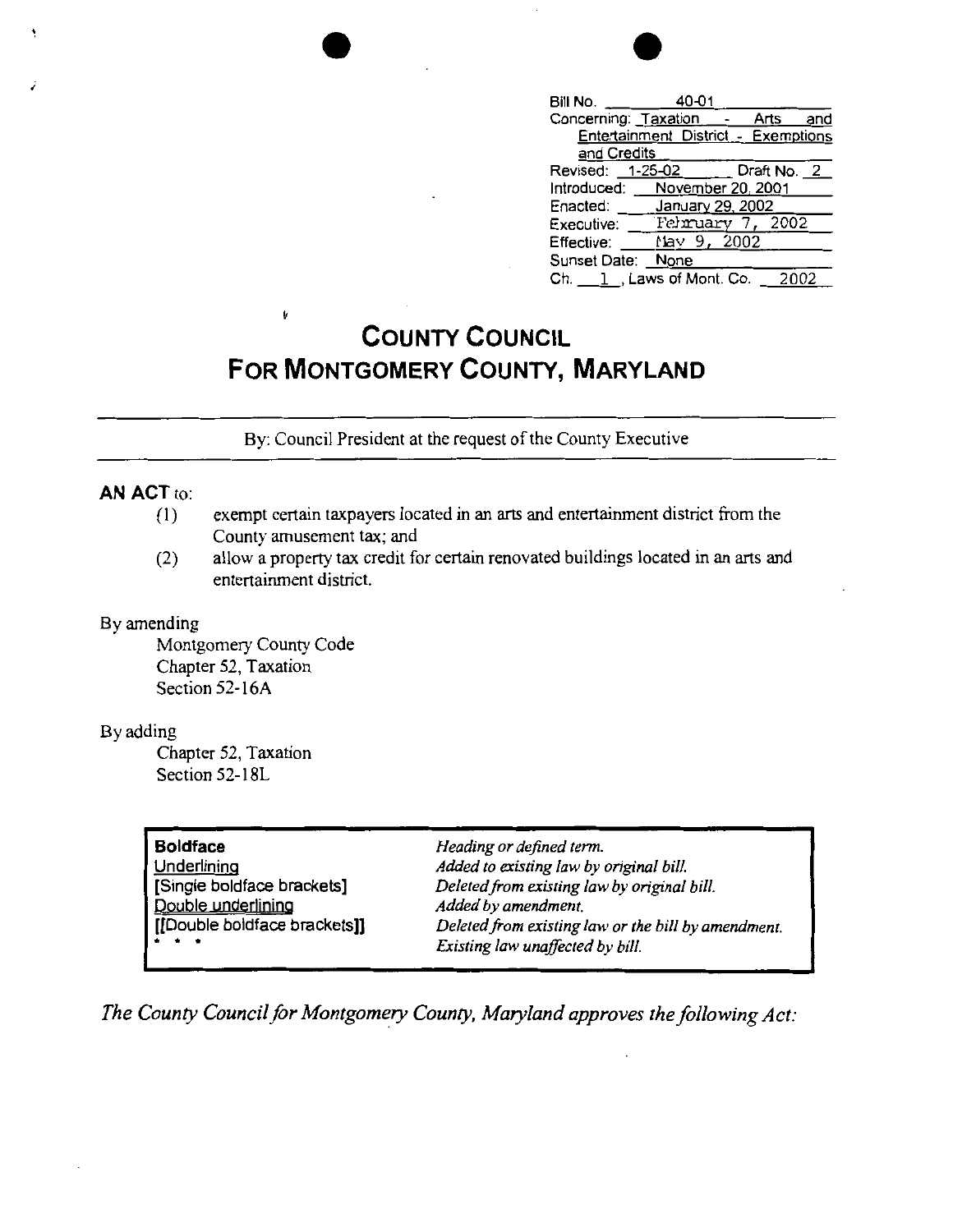$\pmb{\cdot}$ 

 $\ddot{\phantom{0}}$ 

|                                                   |                                                    | <b>BILL NO. 40-01</b>                                                            |  |  |  |  |  |
|---------------------------------------------------|----------------------------------------------------|----------------------------------------------------------------------------------|--|--|--|--|--|
| Sec 1. Section 52-16A is amended as follows:<br>1 |                                                    |                                                                                  |  |  |  |  |  |
| 2                                                 | <b>Admissions and amusement tax</b><br>$52 - 16A.$ |                                                                                  |  |  |  |  |  |
| 3                                                 | (a)                                                | *                                                                                |  |  |  |  |  |
| 4                                                 | (b)                                                | *<br>*<br>*                                                                      |  |  |  |  |  |
| 5                                                 |                                                    | Gross receipts from any admissions and amusement<br>(4)                          |  |  |  |  |  |
| 6                                                 |                                                    | charge levied by an arts and entertainment enterprise or                         |  |  |  |  |  |
| 7                                                 |                                                    | qualifying residing artist in an arts and entertainment                          |  |  |  |  |  |
| 8                                                 |                                                    | district designated under state law.                                             |  |  |  |  |  |
| 9                                                 | Sec 2. Section 52-18L is added as follows:         |                                                                                  |  |  |  |  |  |
| 10                                                | <u>52-18L.</u>                                     | <u>Property tax credit – arts and entertainment district.</u>                    |  |  |  |  |  |
| $\mathbf{1}$                                      | (a)                                                | In this Section the following words have the meanings indicated.                 |  |  |  |  |  |
| 12                                                |                                                    | <b>Arts and Entertainment District, Arts and Entertainment</b>                   |  |  |  |  |  |
| 13                                                |                                                    | <i>Enterprise</i> , and <i>Qualifying Residing Artist</i> are defined in Section |  |  |  |  |  |
| 14                                                |                                                    | 4-701 of Article 83A of the Maryland Code.                                       |  |  |  |  |  |
| 15                                                |                                                    | Base year means the taxable year immediately before the taxable                  |  |  |  |  |  |
| 16                                                |                                                    | year in which a property tax credit under this section is granted.               |  |  |  |  |  |
| 17                                                |                                                    | Base year value means the value of the property used to determine                |  |  |  |  |  |
| 18                                                |                                                    | the assessment on which the property tax was imposed for the base                |  |  |  |  |  |
| 19                                                |                                                    | year. <i>Base year value</i> does not include any property first assessed        |  |  |  |  |  |
| 20                                                |                                                    | in the base year.                                                                |  |  |  |  |  |
| 21                                                |                                                    | <i>Eligible assessment</i> means the difference between the base year            |  |  |  |  |  |
| 22                                                |                                                    | value and the actual assessed value for the applicable taxable year              |  |  |  |  |  |
| 23                                                |                                                    | in which the tax credit under this section is granted.                           |  |  |  |  |  |
| 24                                                | (b)                                                | The Director of Finance must allow a tax credit, as authorized by                |  |  |  |  |  |
| 25                                                |                                                    | state law, to a taxpayer against the County property tax imposed on              |  |  |  |  |  |
| 26                                                |                                                    | a manufacturing, commercial, or industrial building that:                        |  |  |  |  |  |
| 27                                                |                                                    | is located in an arts and entertainment district; and<br>(1)                     |  |  |  |  |  |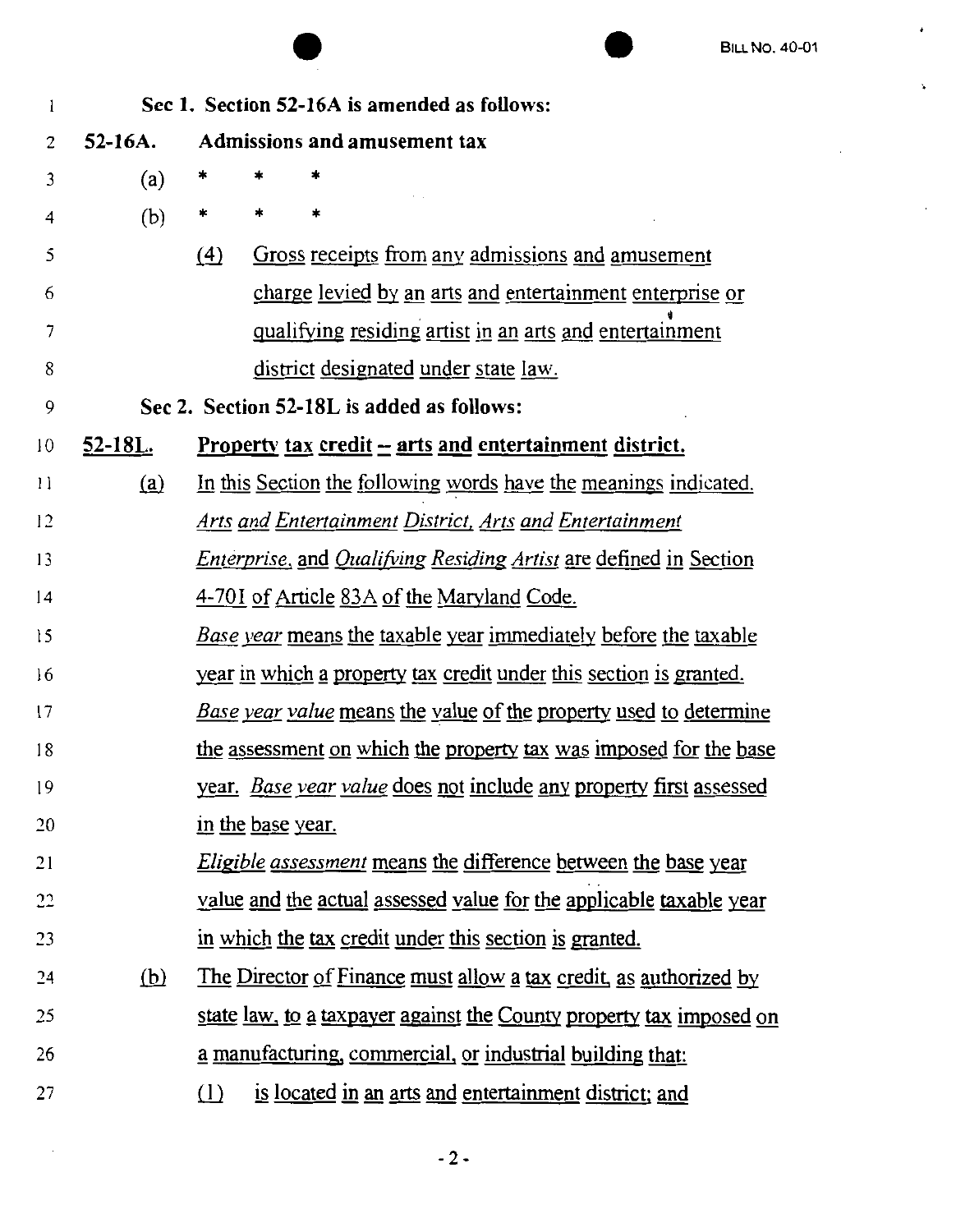'n.

|    |         |                                                                        |     | ারাজ সময় <b>হ</b> র্মন<br>وتقدمهم بالفائل المعرب                         |
|----|---------|------------------------------------------------------------------------|-----|---------------------------------------------------------------------------|
|    |         |                                                                        |     | <b>BILL NO. 40-01</b>                                                     |
| 28 |         | (2)                                                                    |     | is wholly or partially renovated for use by a qualifying                  |
| 29 |         |                                                                        |     | residing artist or an arts and entertainment enterprise.                  |
| 30 | $\circ$ |                                                                        |     | A tax credit granted under this Section applies for 10 years, as provided |
| 31 |         | in subsection (d), as long as the building is used by a qualifying     |     |                                                                           |
| 32 |         | residing artist or an arts and entertainment enterprise.               |     |                                                                           |
| 33 | (d)     | The Director must calculate a tax credit allowed under this Section as |     |                                                                           |
| 34 |         | follows:                                                               |     |                                                                           |
| 35 |         | $\Box$                                                                 |     | <b>Except for properties allowed an Enterprise Zone Tax Credit, the</b>   |
| 36 |         |                                                                        |     | amount of the tax credit under this Section is the following              |
| 37 |         |                                                                        |     | percentage of the amount of property tax imposed on the eligible          |
| 38 |         |                                                                        |     | assessment of the property entitled to the credit:                        |
| 39 |         |                                                                        | (A) | $80\%$ in each of the first 5 taxable years after the calendar            |
| 40 |         |                                                                        |     | year when the property initially is entitled to the credit;               |
| 41 |         |                                                                        | (B) | 70% in the 6th taxable year;                                              |
| 42 |         |                                                                        | (C) | $60\%$ in the 7th taxable year;                                           |
| 43 |         |                                                                        | (D) | 50% in the 8th taxable year;                                              |
| 44 |         |                                                                        | (E) | 40% in the 9th taxable year; and                                          |
| 45 |         |                                                                        | (F) | [[no credit]] 30% in the 10th taxable year.                               |
| 46 |         | (2)                                                                    |     | For properties allowed an Enterprise Zone Tax Credit, the                 |
| 47 |         |                                                                        |     | amount of the tax credit under this Section is 20% of the                 |
| 48 |         |                                                                        |     | amount of property tax imposed on the eligible assessment of              |
| 49 |         |                                                                        |     | the property entitled to the credit for each of the 10 taxable            |
| 50 |         |                                                                        |     | years after the calendar year when the property initially is              |